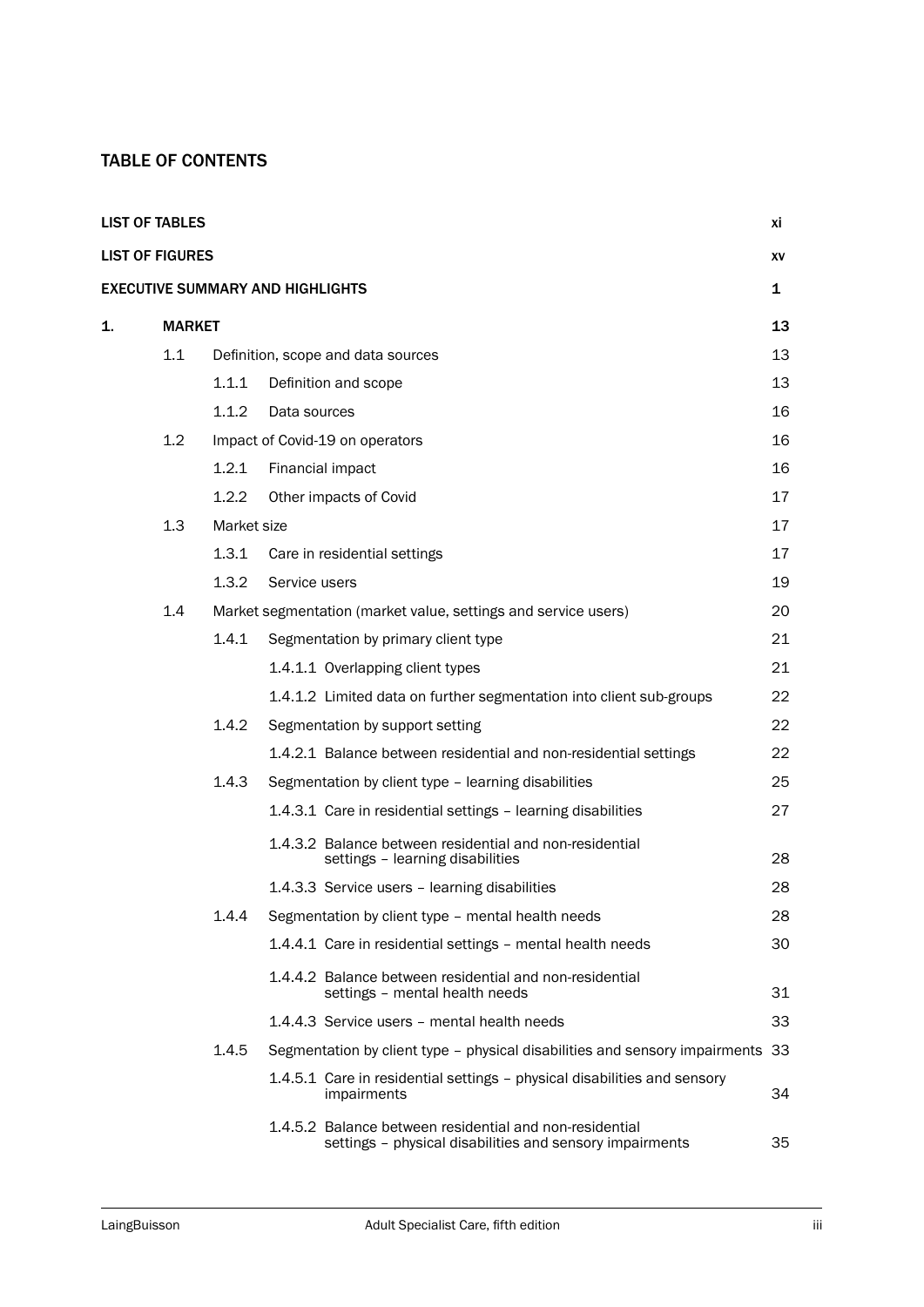|     |        | 1.4.5.3 Service users - physical disabilities and sensory impairments                | 37 |
|-----|--------|--------------------------------------------------------------------------------------|----|
|     | 1.4.6  | Segmentation by client type - memory and cognition needs                             | 37 |
|     | 1.4.7  | Segmentation by client type - Acquired brain injury (ABI) rehabilitation             | 38 |
|     | 1.4.8  | Segmentation by client type - substance misuse                                       | 39 |
| 1.5 |        | Funding profile - by payor type                                                      | 41 |
|     | 1.5.1  | Commissioner or consumer driven market                                               | 41 |
|     | 1.5.2  | Reasons for low level of private pay, and exceptions                                 | 43 |
|     | 1.5.3  | Trends over time                                                                     | 44 |
| 1.6 |        | Customer profiles                                                                    | 44 |
|     | 1.6.1  | Demographic profile                                                                  | 44 |
|     | 1.6.2  | Non-commodity like                                                                   | 44 |
|     | 1.6.3  | Provider polarisation                                                                | 44 |
|     | 1.6.4  | Longevity and stickiness                                                             | 44 |
| 1.7 | Growth |                                                                                      | 45 |
|     | 1.7.1  | Market value growth (historic)                                                       | 45 |
|     |        | 1.7.1.1 Segmental analysis of recent growth trends                                   | 47 |
|     |        | 1.7.1.2 Segmental analysis of recent growth trends - by provider sector              | 48 |
|     | 1.7.2  | Market volume growth (historic)                                                      | 49 |
|     |        | 1.7.2.1 Residential settings                                                         | 49 |
|     |        | 1.7.2.2 Residential care vs supported living - recent trends                         | 50 |
|     |        | 1.7.2.3 Non-residential settings in general                                          | 51 |
|     | 1.7.3  | Prospects for future growth                                                          | 53 |
|     |        | 1.7.3.1 Public spending constraints                                                  | 53 |
|     |        | 1.7.3.2 Residential care                                                             | 53 |
|     |        | 1.7.3.2 Non-residential care                                                         | 54 |
| 1.8 |        | Demand drivers                                                                       | 54 |
|     | 1.8.1  | Demography                                                                           | 55 |
|     | 1.8.2  | Public attitudes                                                                     | 56 |
|     | 1.8.3  | Consumer choice                                                                      | 56 |
|     | 1.8.4  | Public funding                                                                       | 56 |
|     | 1.8.5  | Outsourcing by statutory agencies                                                    | 56 |
|     | 1.8.6  | Supported living demand drivers                                                      | 57 |
| 1.9 |        | Demand and supply                                                                    | 57 |
|     | 1.9.1  | Demand for adult specialist care in residential<br>settings - historical perspective | 57 |
|     | 1.9.2  | Occupancy rates in adult specialist care homes                                       | 60 |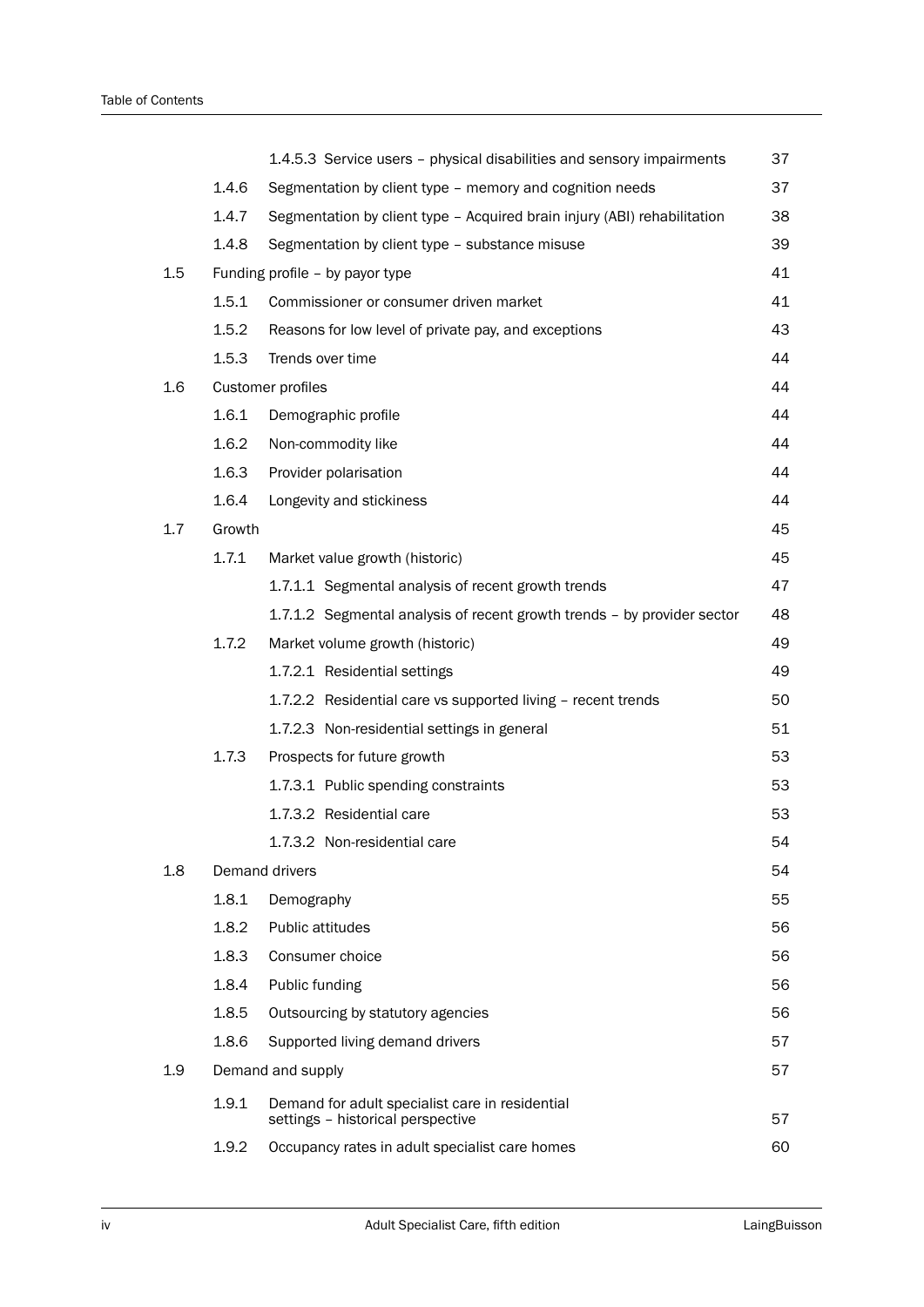| 1.10 |        |                              | Further segmental information by broad client type                                        | 61 |
|------|--------|------------------------------|-------------------------------------------------------------------------------------------|----|
|      |        | 1.10.1 Learning disabilities |                                                                                           | 61 |
|      |        | 1.10.1.1                     | Underlying demand for learning disability services                                        | 61 |
|      |        | 1.10.1.2                     | Autistic spectrum disorders                                                               | 63 |
|      |        | 1.10.1.3                     | Future projections of change in underlying demand                                         | 64 |
|      |        | 1.10.1.4                     | Market value trends - learning disabilities                                               | 64 |
|      |        | 1.10.1.5                     | Market value trends by funding source - learning<br>disabilities                          | 66 |
|      |        | 1.10.1.6                     | Market value trends by provider sector - learning<br>disabilities                         | 67 |
|      |        | 1.10.1.7                     | Market volume trends - learning disabilities                                              | 68 |
|      |        | 1.10.1.8                     | Prospects for future growth - learning disabilities                                       | 70 |
|      |        | 1.10.2 Mental health needs   |                                                                                           | 74 |
|      |        | 1.10.2.1                     | Underlying demand                                                                         | 74 |
|      |        | 1.10.2.2                     | Future projections of change in underlying demand                                         | 75 |
|      |        | 1.10.2.3                     | Market value trends - mental health needs                                                 | 75 |
|      |        | 1.10.2.4                     | Market value trends by funding source - mental health<br>needs                            | 75 |
|      |        | 1.10.2.5                     | Market value trends by provider sector - mental health<br>needs                           | 76 |
|      |        | 1.10.2.6                     | Market volume trends - mental health needs                                                | 79 |
|      |        | 1.10.2.7                     | Prospects for future growth - mental health needs                                         | 82 |
|      | 1.10.3 |                              | Physical disabilities and sensory impairments                                             | 82 |
|      |        | 1.10.3.1                     | Underlying demand                                                                         | 82 |
|      |        | 1.10.3.2                     | Future projections of change in underlying demand                                         | 82 |
|      |        | 1.10.3.3                     | Market value trends - physical disabilities<br>and sensory impairments                    | 83 |
|      |        | 1.10.3.4                     | Market value trends by funding source - physical<br>disabilities and sensory impairments  | 84 |
|      |        | 1.10.3.5                     | Market value trends by provider sector - physical<br>disabilities and sensory impairments | 85 |
|      |        | 1.10.3.6                     | Market volume trends - physical disabilities<br>and sensory impairments                   | 85 |
|      |        | 1.10.3.7                     | Prospects for future growth - physical disabilities<br>and sensory impairments            | 87 |
|      |        | 1.10.4 Acquired brain injury |                                                                                           | 89 |
|      |        | 1.10.4.1                     | Causes of ABI and underlying demand                                                       | 89 |
|      |        | 1.10.4.2                     | Patient pathway                                                                           | 89 |
|      |        | 1.10.4.3                     | Occupancy rates - acquired brain injury                                                   | 91 |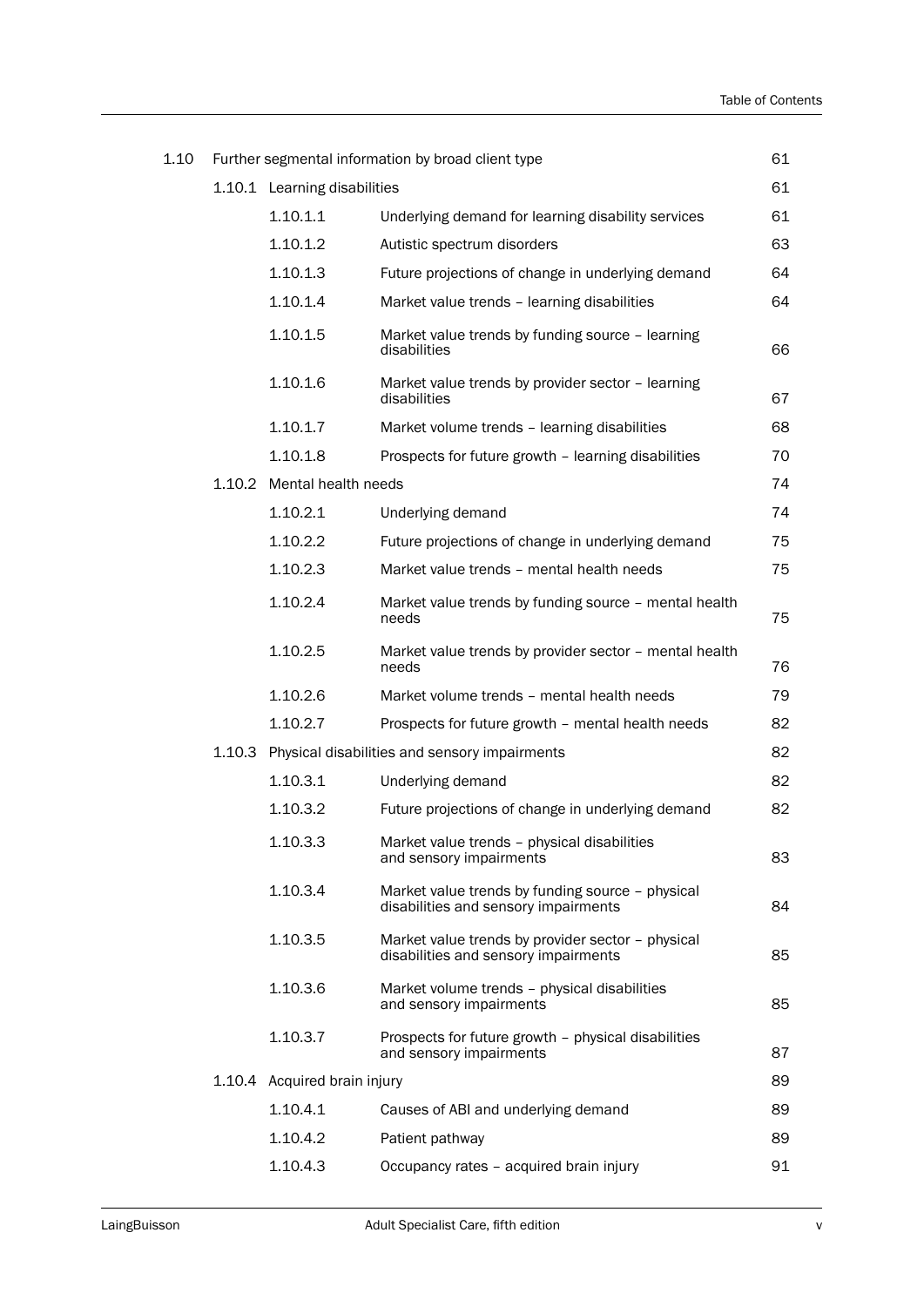|      |               | 1.10.4.4                             | Market value trends - acquired brain injury                                     | 91  |
|------|---------------|--------------------------------------|---------------------------------------------------------------------------------|-----|
|      |               | 1.10.4.5                             | Market volume trends - acquired brain injury                                    | 93  |
|      |               | 1.10.4.6                             | Sources of funding - acquired brain injury                                      | 93  |
|      |               | 1.10.5 Substance misuse              |                                                                                 | 93  |
|      |               | 1.10.5.1                             | Underlying demand for substance misuse services                                 | 94  |
|      |               | 1.10.5.2                             | Market value trends - substance misuse                                          | 95  |
|      |               | 1.10.5.3                             | Market volume trends - substance misuse                                         | 98  |
| 1.11 |               | Key operational metrics              |                                                                                 | 99  |
|      | 1.11.1 Prices |                                      |                                                                                 | 99  |
|      |               | 1.11.1.1                             | Care home fees                                                                  | 99  |
|      |               | 1.11.1.2                             | Fees for supported living                                                       | 101 |
|      |               | 1.11.1.3                             | Price differentials between outsourced and local<br>authority in-house services | 101 |
|      |               |                                      | 1.11.2 Occupancy rates in registered care homes                                 | 103 |
|      | 1.11.3 Costs  |                                      |                                                                                 | 103 |
|      |               | 1.11.3.1                             | Payroll                                                                         | 103 |
| 1.12 |               | Operating models                     |                                                                                 | 104 |
|      |               | 1.12.1 Care homes                    |                                                                                 | 105 |
|      |               | 1.12.2 Supported living and homecare |                                                                                 | 106 |
|      |               | 1.12.2.1                             | Supported living in clustered settings and<br>synergies with care homes         | 109 |
|      |               | 1.12.2.2                             | Risk of exposure to rental voids                                                | 109 |
|      |               | 1.12.2.3                             | Supported accommodation business model                                          | 110 |
| 1.13 |               | Investment models                    |                                                                                 | 111 |
| 1.14 |               | Performance measures                 |                                                                                 | 112 |
|      |               | 1.14.1 Financial                     |                                                                                 | 112 |
|      |               | 1.14.1.1                             | Adult specialist care homes                                                     | 112 |
|      |               | 1.14.1.2                             | Supported living                                                                | 113 |
|      |               | 1.14.2 Quality performance           |                                                                                 | 114 |
|      |               | 1.14.2.1                             | <b>CQC</b> ratings                                                              | 114 |
|      |               | 1.14.2.2                             | Incentives to perform well on CQC Fundamental Standards 117                     |     |
|      |               | 1.14.2.3                             | Does size matter?                                                               | 117 |
| 1.15 |               |                                      | Supported accommodation - a parallel market                                     | 118 |
|      |               | 1.15.1 Market size                   |                                                                                 | 118 |
|      |               | 1.15.2 Market growth                 |                                                                                 | 118 |
|      |               |                                      | 1.15.3 Appetite for investment in supported accommodation                       | 121 |
|      |               | 1.15.3.1                             | Civitas Social Housing plc                                                      | 121 |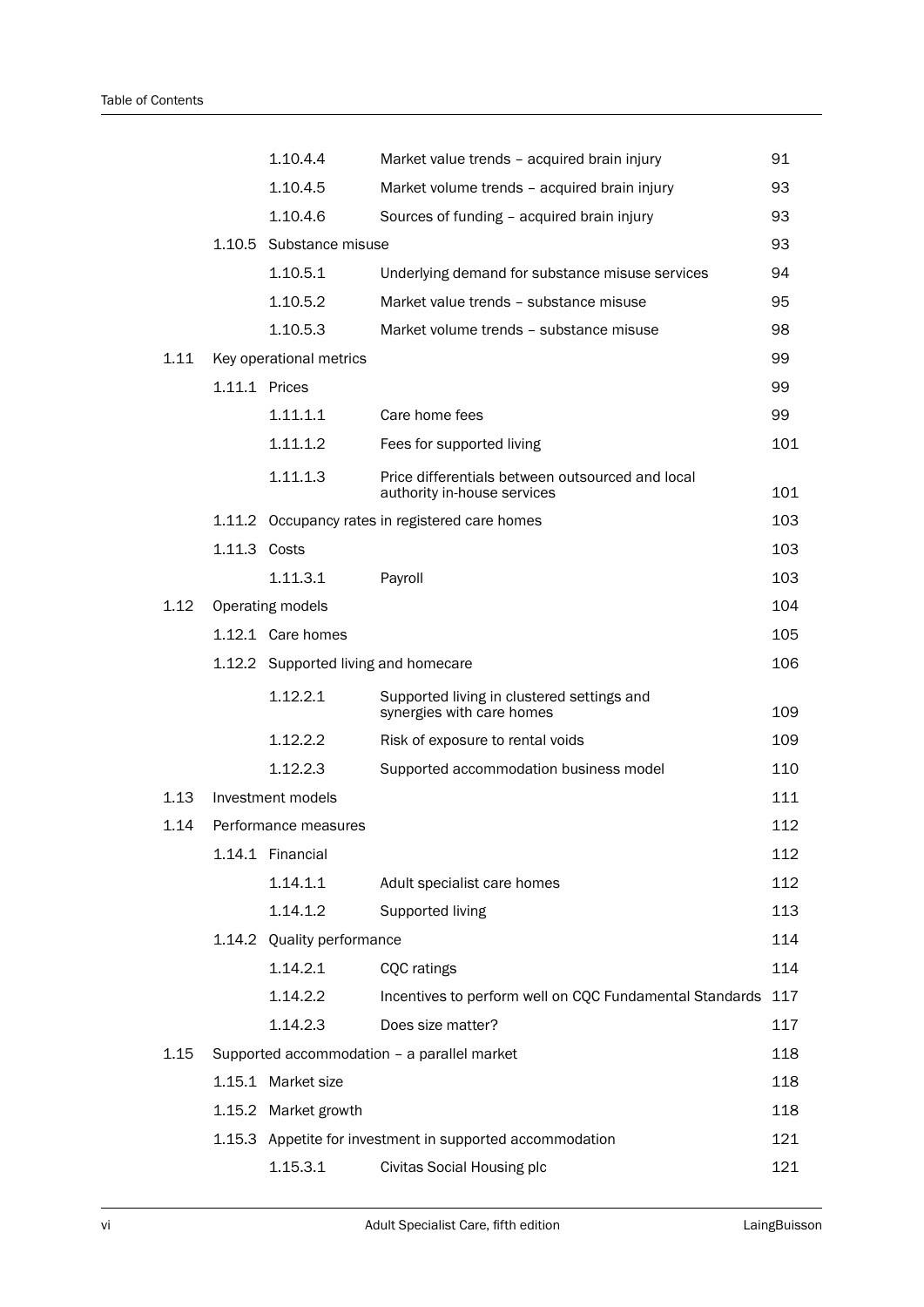|    |     |       | 1.15.3.2                                  | <b>Triple Point Social Housing REIT</b>                                                         | 122 |
|----|-----|-------|-------------------------------------------|-------------------------------------------------------------------------------------------------|-----|
|    |     |       | 1.15.3.3                                  | Other investors in supported housing freeholds                                                  | 122 |
|    |     |       | 1.15.3.4                                  | Housing associations/RSLs acting as counterparties<br>to supported housing REITS                | 123 |
| 2. |     |       | POLITICS AND REGULATION                   |                                                                                                 | 125 |
|    | 2.1 |       |                                           | Impact of government policy on the adult specialist care sector                                 | 125 |
|    | 2.2 |       | Funding of publicly paid services         |                                                                                                 | 126 |
|    |     | 2.2.1 |                                           | General economic management                                                                     | 126 |
|    |     |       |                                           | 2.2.1.1 Brexit and the social care staffing crisis                                              | 126 |
|    |     | 2.2.2 | Funding of social care                    |                                                                                                 | 126 |
|    |     |       |                                           | 2.2.2.1 A decade of austerity - not over yet                                                    | 126 |
|    |     |       |                                           | 2.2.2.2 The NHS and social care funding announcement in<br>September 2021                       | 128 |
|    |     |       | white paper                               | 2.2.2.3 People at the Heart of Care - the adult social care reform                              | 130 |
|    |     |       |                                           | 2.2.2.4 Expansion of supported housing and supported living -<br>an exception to austerity      | 130 |
|    |     | 2.2.3 | non-funding issues                        | Other government policies - high degree of cross-party consensus on                             | 132 |
|    |     |       |                                           | 2.2.3.1 Personalisation and self-directed care, Direct Payments and<br>Personal Budgets         | 133 |
|    |     |       |                                           | 2.2.3.2 Integration of health and social care                                                   | 133 |
|    |     |       | in 1999                                   | 2.2.3.3 Removal of legal barriers to health and social care integration                         | 134 |
|    | 2.3 |       | Regulation of adult social care provision |                                                                                                 | 135 |
|    |     | 2.3.1 |                                           | Underpinning legislation in England - Health and Social Care Act 2008                           | 135 |
|    |     | 2.3.2 |                                           | Fundamental Standards in England                                                                | 136 |
|    |     | 2.3.3 |                                           | Scotland, Wales and Northern Ireland                                                            | 137 |
|    |     | 2.3.4 |                                           | Scope of regulation - services covered not covered                                              | 137 |
|    |     |       | 2.3.4.1 In England                        |                                                                                                 | 137 |
|    |     |       |                                           | 2.3.4.2 In Scotland and Wales                                                                   | 138 |
|    |     | 2.3.5 | tougher enforcement                       | History of last two decades - deregulation accompanied by                                       | 139 |
|    |     |       |                                           | 2.3.5.1 Replacement of National Minimum Standards with less<br>prescriptive Essential Standards | 139 |
|    |     |       |                                           | 2.3.5.2 Fundamental Standards of Quality and Safety 2014-                                       | 139 |
|    |     |       |                                           | 2.3.5.3 Risks to providers from breaches of regulations and<br><b>Fundamental Standards</b>     | 140 |
|    |     |       |                                           | 2.3.5.4 Stronger enforcement powers                                                             | 140 |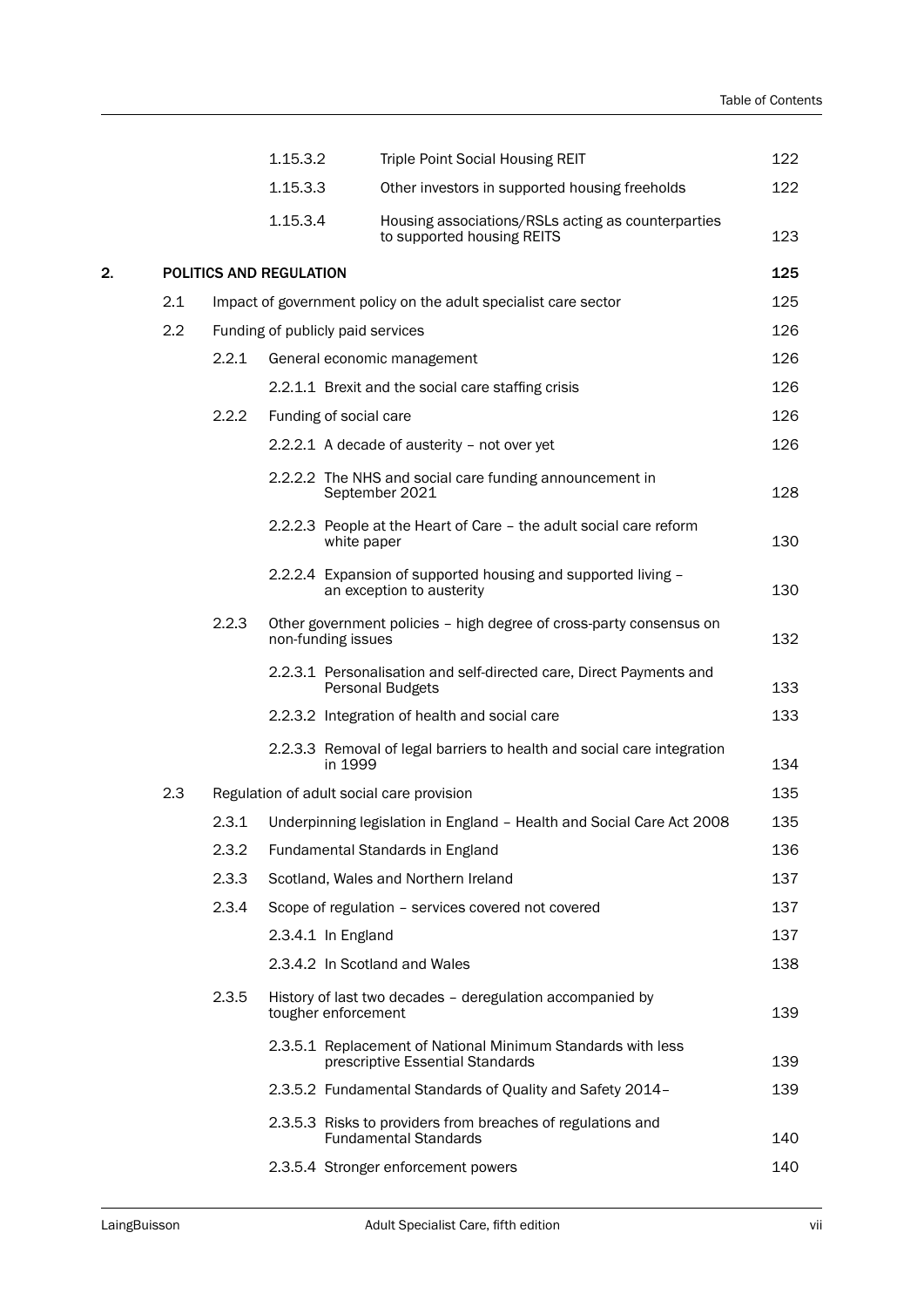|    |               |                         | 2.3.5.5 CQC market oversight regime - to ensure financial stability of hard<br>to replace providers            | 140 |
|----|---------------|-------------------------|----------------------------------------------------------------------------------------------------------------|-----|
|    |               | 2.3.6                   | CQC's new strategy for regulation in England - fewer inspections and more<br>focus on data                     | 142 |
|    |               | 2.3.7                   | Scotland - rejection of simple rating system                                                                   | 142 |
|    |               | 2.3.8                   | Regulatory distinction between care homes and supported living                                                 | 143 |
|    |               | 2.3.9                   | CQC's six bed maximum guidance for homes for learning disabled people                                          | 143 |
|    |               |                         | 2.3.10 Market shaping - councils' duty to promote diversity and<br>quality and to ensure market sustainability | 144 |
|    | 2.4           |                         | Regulations affecting payroll                                                                                  | 144 |
|    |               | 2.4.1                   | National Living Wage (NLW)                                                                                     | 144 |
|    |               | 2.4.2                   | Stakeholder pensions                                                                                           | 147 |
|    |               | 2.4.3                   | Apprenticeship levy                                                                                            | 148 |
|    |               | 2.4.4                   | VAT staff hire concession                                                                                      | 148 |
|    |               | 2.4.5                   | Sleep-in pay                                                                                                   | 148 |
|    |               | 2.4.6                   | Employers National Insurance Levy of 1.5% from April 2022                                                      | 150 |
| 3. | <b>PAYORS</b> |                         |                                                                                                                | 151 |
|    | 3.1           |                         | Local authorities                                                                                              | 151 |
|    |               | 3.1.1                   | Local authority funding environment                                                                            | 151 |
|    |               | 3.1.2                   | Local authority market environment                                                                             | 151 |
|    |               |                         | 3.1.2.1 SWOT analysis                                                                                          | 160 |
|    |               | 3.1.3                   | Supported living - threats and opportunities for adult specialist care providers 162                           |     |
|    |               |                         | 3.1.3.1 Definition of supported living                                                                         | 162 |
|    |               |                         | 3.1.3.2 Balance of services between residential and non-residential settings 162                               |     |
|    |               |                         | 3.1.3.3 Commissioners' more 'nuanced' views on the merits of<br>supported living                               | 163 |
|    |               | 3.1.4                   | Variability of provision across the country                                                                    | 165 |
|    |               | 3.1.5                   | Relative cost of care homes and supported living                                                               | 165 |
|    | 3.2           | <b>NHS</b>              |                                                                                                                | 168 |
|    |               | 3.2.1                   | NHS funding environment                                                                                        | 168 |
|    |               | 3.2.2                   | NHS market environment                                                                                         | 168 |
|    | 3.3           |                         | Private funding                                                                                                | 169 |
| 4. |               | <b>MARKET STRUCTURE</b> |                                                                                                                | 171 |
|    | 4.1           |                         | Market concentration and leading providers' shares                                                             | 171 |
|    |               | 4.1.1                   | All adult specialist care (residential and non-residential services combined)                                  | 171 |
|    |               | 4.1.2                   | Adult specialist care in residential settings                                                                  | 173 |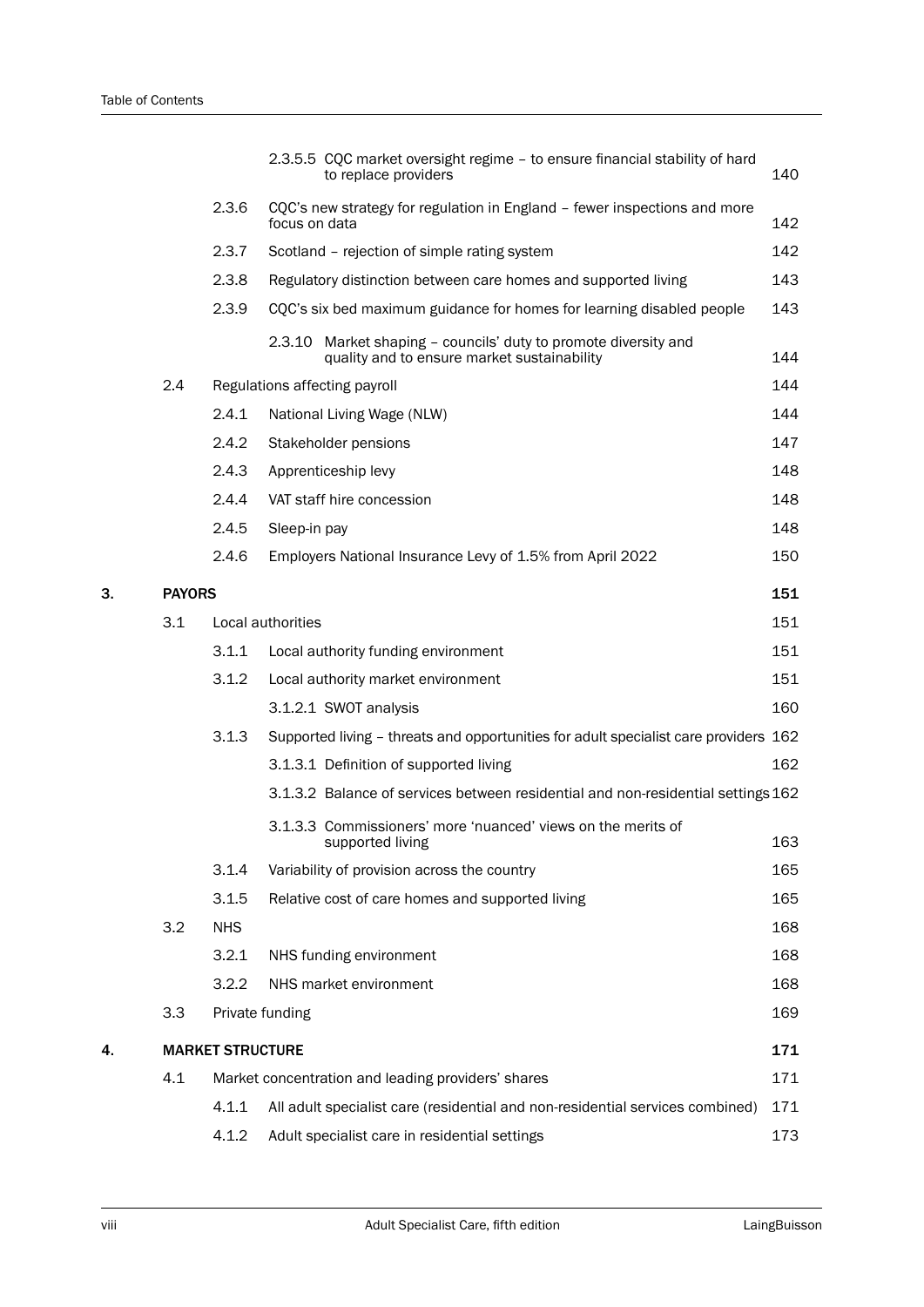|      |               |                              | care homes               | 4.1.2.1 Market concentration and leading providers: learning disability                                                  | 175 |
|------|---------------|------------------------------|--------------------------|--------------------------------------------------------------------------------------------------------------------------|-----|
|      |               |                              | care homes               | 4.1.2.2 Market concentration and leading providers' shares - mental health                                               | 176 |
|      |               |                              |                          | 4.1.2.3 Market concentration and leading providers' shares -<br>physical disabilities and sensory impairments care homes | 176 |
|      |               |                              |                          | 4.1.2.4 Market concentration and leading providers' shares -<br>acquired brain injury                                    | 177 |
|      |               |                              |                          | 4.1.2.5 Market concentration and leading providers' shares -<br>substance misuse                                         | 178 |
|      |               |                              |                          | 4.1.2.6 Market concentration and leading providers' shares -<br>care homes and hospital units combined                   | 179 |
| 4.2  | Consolidation |                              |                          |                                                                                                                          | 181 |
| 4.3  |               |                              |                          | Market structure by provider sector - for-profit/not-for-profit supply                                                   | 186 |
| 4.4  |               |                              |                          | Capacity turnover - openings and closures                                                                                | 187 |
| 4.5  |               |                              |                          | Profile of adult specialist care homes                                                                                   | 188 |
|      | 4.5.1         |                              | Scale of care homes      |                                                                                                                          | 188 |
|      | 4.5.2         |                              |                          | Age distribution of adult specialist care home stock                                                                     | 190 |
|      | 4.5.3         |                              |                          | Purpose-built and conversions/adaptations                                                                                | 190 |
| 4.6  |               | <b>Exits and entries</b>     |                          |                                                                                                                          | 192 |
|      | 4.6.1         |                              |                          | Company level exits and entries                                                                                          | 192 |
|      | 4.6.2         | At service level             |                          |                                                                                                                          | 193 |
| 4.7  |               |                              |                          | Business failures and recapitalisations                                                                                  | 193 |
|      | 4.7.1         |                              |                          | Business failures among small housing association counterparties<br>to major listed supported housing investors          | 194 |
| 4.8  |               | Economies of scale and scope |                          |                                                                                                                          | 195 |
|      | 4.8.1         |                              |                          | At individual service level                                                                                              | 195 |
|      | 4.8.2         |                              | At group/portfolio level |                                                                                                                          | 195 |
|      | 4.8.3         | <b>Brands</b>                |                          |                                                                                                                          | 196 |
|      | 4.8.4         |                              |                          | Absence of intermediation                                                                                                | 196 |
| 4.9  |               | Barriers to entry            |                          |                                                                                                                          | 196 |
| 4.10 |               | Sources of capital           |                          |                                                                                                                          | 196 |
|      |               |                              |                          | 4.10.1 Sources of capital for care homes                                                                                 | 196 |
|      |               | 4.10.1.1                     |                          | Traditional bank debt funding, to supplement<br>business owners' equity                                                  | 197 |
|      |               | 4.10.1.2                     |                          | Private equity                                                                                                           | 197 |
|      |               | 4.10.1.3                     |                          | Sales and leaseback                                                                                                      | 197 |
|      |               | 4.10.1.4                     |                          | High yield bond issues                                                                                                   | 197 |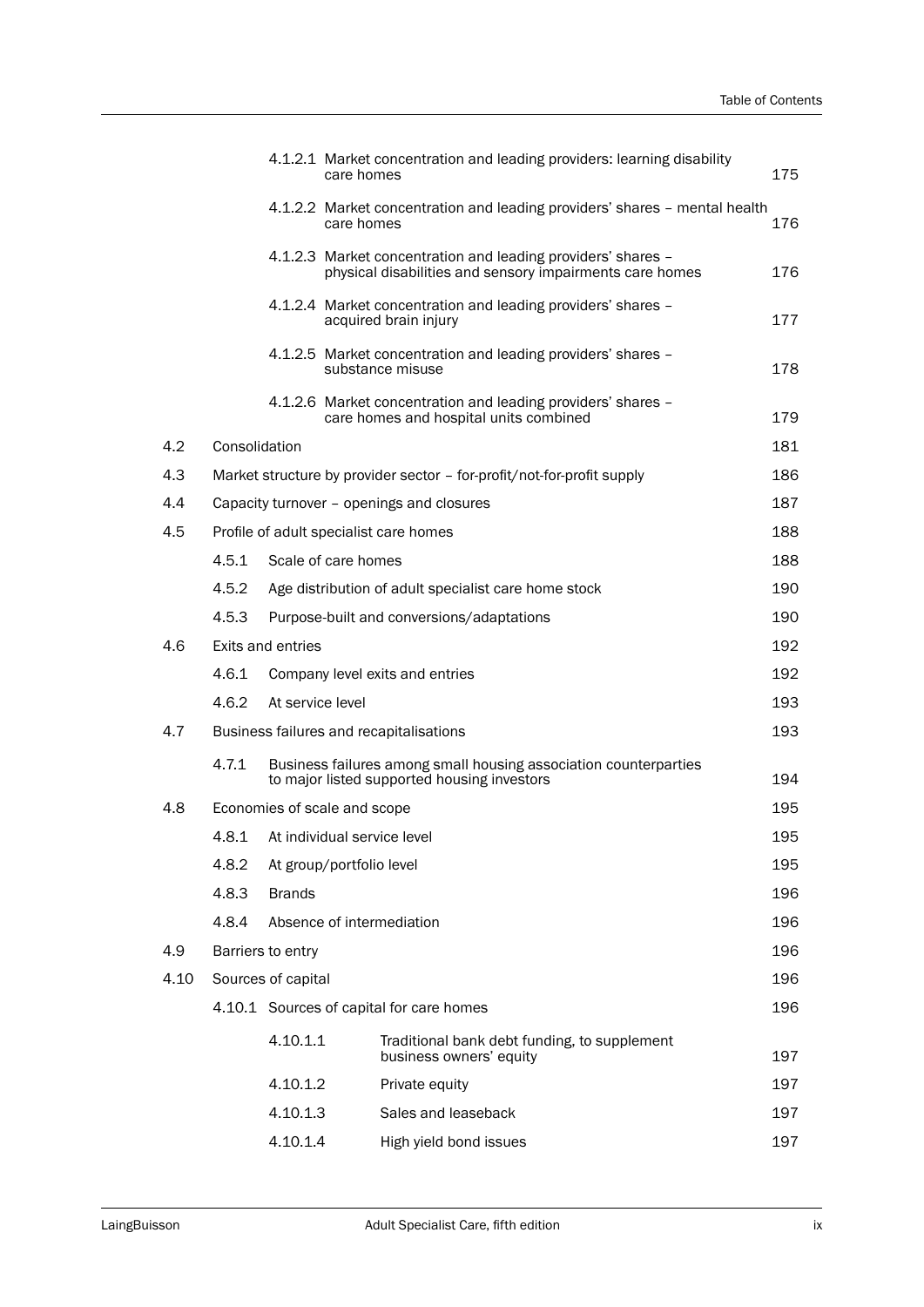|    |                  |                                    | 4.10.1.5                                         | Stock exchange listing, giving access to public funds                   | 198 |
|----|------------------|------------------------------------|--------------------------------------------------|-------------------------------------------------------------------------|-----|
|    |                  |                                    | 4.10.1.6                                         | <b>Islamic funding</b>                                                  | 198 |
|    |                  |                                    |                                                  | 4.10.2 Capital for supported accommodation                              | 198 |
|    | 4.11             | Developers                         |                                                  |                                                                         | 198 |
| 5. | <b>INVESTORS</b> |                                    |                                                  |                                                                         | 201 |
|    | 5.1              | Private equity                     |                                                  |                                                                         | 201 |
|    | 5.2              |                                    | Other financial institutions                     |                                                                         | 201 |
|    | 5.3              |                                    | Enterprise values and exit multiples             |                                                                         | 202 |
| 6. |                  | <b>MARKET POTENTIAL</b>            |                                                  |                                                                         | 209 |
|    | 6.1              |                                    |                                                  | Wider recognition of adult specialist care as an investment opportunity | 209 |
|    | 6.2              |                                    | Digital technologies                             |                                                                         | 209 |
|    | 6.3              |                                    |                                                  | Artificial intelligence and robotisation                                | 211 |
|    | 6.4              |                                    |                                                  | Absence of any transnational dimension                                  | 212 |
|    |                  | <b>APPENDIX 1. GLOSSARY</b>        |                                                  |                                                                         | 213 |
|    |                  | <b>APPENDIX 2. KEY LEGISLATION</b> |                                                  |                                                                         | 217 |
|    |                  | <b>APPENDIX 3. REGULATORS</b>      |                                                  |                                                                         | 219 |
|    |                  |                                    | <b>APPENDIX 4. TRADE BODIES AND ASSOCIATIONS</b> |                                                                         | 221 |
|    |                  |                                    |                                                  | APPENDIX 5. HISTORY - PRIVATISATION OF SOCIAL CARE FROM THE 1970s       | 227 |
|    |                  |                                    |                                                  | APPENDIX 6. PROFILES OF MAJOR ADULT SPECIALIST CARE PROVIDERS           | 231 |
|    |                  |                                    | <b>APPENDIX 7. FINANCIAL APPENDIX</b>            |                                                                         | 273 |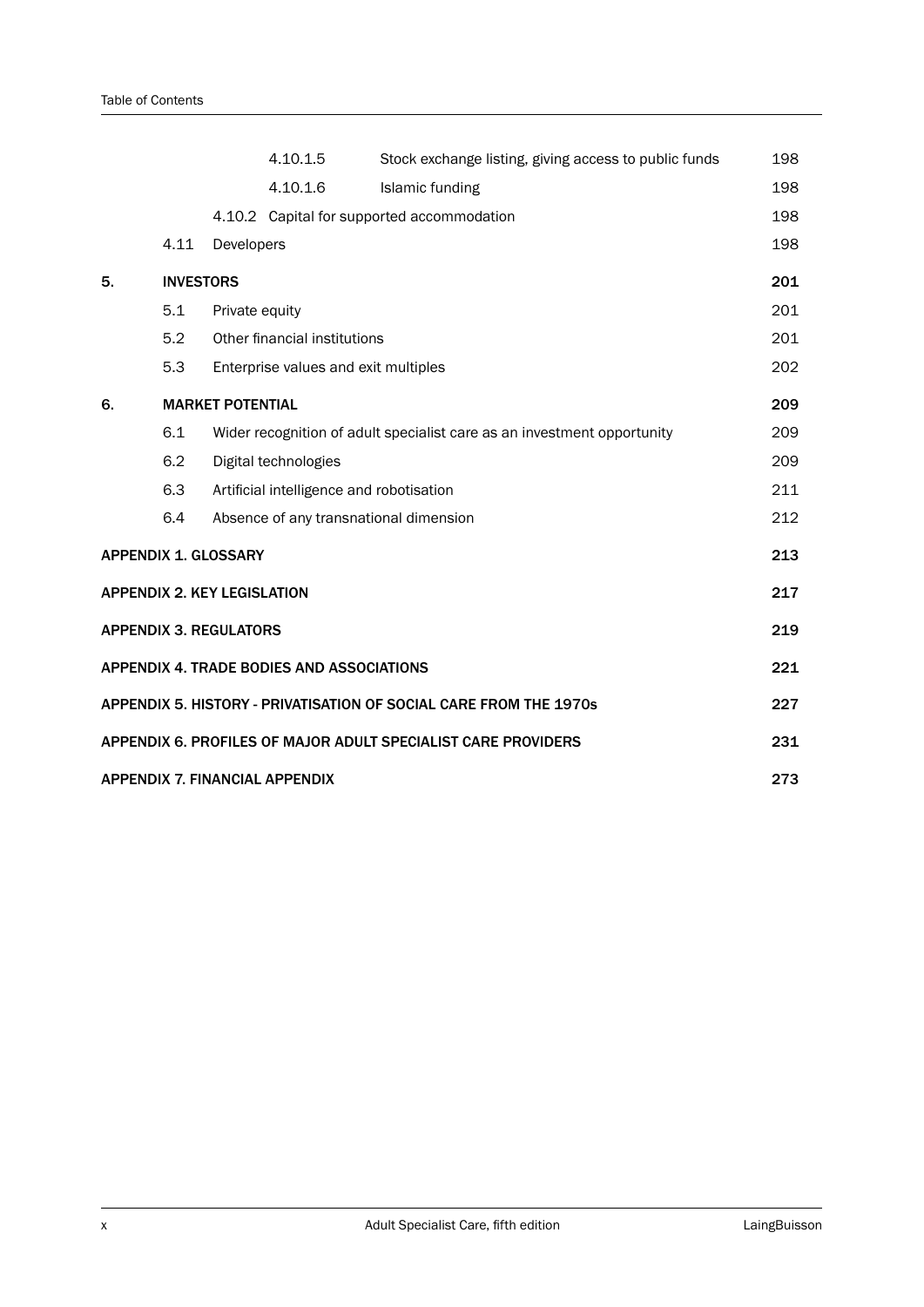## LIST OF TABLES

| Table ES1  | Number of recipients of long-term social care support                                               | 3  |
|------------|-----------------------------------------------------------------------------------------------------|----|
| Table 1.1  | Adult specialist care - Market by support setting and provider sector, all younger                  |    |
|            | adult client types, England, 2020/21 and UK projection                                              | 18 |
| Table 1.2  | Adult specialist care - Volume and annualised value of services in residential                      |    |
|            | settings, all younger adult client types <sup>1</sup> England (by provider sector) and              |    |
|            | UK (summary), 2020/21                                                                               | 19 |
| Table 1.3  | All younger adult client groups - Illustrative calculation of number of recipients                  |    |
|            | of publicly funded long-term social care support and expenditure per recipient,                     |    |
|            | all provider sectors, England, 2020/21                                                              | 20 |
| Table 1.4  | Learning disabilities - Market size by service type and provider sector                             |    |
|            | (18 to 64-years-olds), England, 2020/2024 and UK projection                                         | 26 |
| Table 1.5  | Learning disabilities - Volume and annualised value of social care services                         |    |
|            | in residential settings, (18 to 64-years-olds), by provider sector, England,                        |    |
|            | 2020/21 and UK projection                                                                           | 28 |
| Table 1.6  | Learning disabilities - Illustrative calculation of number of recipients of long-term               |    |
|            | social care support and expenditure per recipient (18 to 64-years-old), all                         |    |
|            | provider sectors, England, 2020/21                                                                  | 29 |
| Table 1.7  | Mental health needs - Adult specialist care market size by service type and                         |    |
|            | provider sector, England, 2020/21 and UK projection                                                 | 30 |
| Table 1.8  | Mental health needs - Volume and annualised value of social care services in                        |    |
|            | residential settings (18 to 64-years-olds), by provider sector, England, 2020/21                    |    |
|            | and UK projection                                                                                   | 32 |
| Table 1.9  | Mental health needs - Illustrative calculation of number of recipients of long-term                 |    |
|            | social care support and expenditure per recipient (18 to 64-years-olds). England,                   |    |
|            | 2020/21                                                                                             | 33 |
| Table 1.10 | Physical disabilities and sensory impairments - Adult specialist care market size                   |    |
|            | by service type and provider sector (18 to 64-years-olds), England 2020/21 and                      |    |
|            | UK projection                                                                                       | 34 |
| Table 1.11 | Physical disabilities and sensory impairments - Volume and annualised value of                      |    |
|            | services in care homes, England (by provider sector) and UK (summary) at                            | 36 |
| Table 1.12 | 31 March 2021<br>Physical disabilities and sensory impairments - Illustrative calculation of number |    |
|            | of recipients of long-term social care support and expenditure per recipient                        |    |
|            | (18 to 64-years-olds), England, 2020/21                                                             | 37 |
| Table 1.13 | Memory and cognition needs - Social care market size by service type and provider                   |    |
|            | sector (18 to 64-years-olds), England, 2020/21 and UK projection                                    | 38 |
| Table 1.14 | Acquired brain injury - Volume and annualised value of social care services in                      |    |
|            | residential settings (18 to 64-years-olds), plus UK value of neuro-rehabilitation                   |    |
|            | in NHS and independent sector by provider sector, England, 2020/21 and                              |    |
|            | UK projection                                                                                       | 39 |
| Table 1.15 | Substance misuse - Market size by service type and provider sector,                                 |    |
|            | England, 2020/21 and UK projection                                                                  | 40 |
| Table 1.16 | All adult specialist care client groups - Addressable market value by service line                  |    |
|            | for adult specialist care services (all provider sectors and all funding sources),                  |    |
|            | England, 2014/15-2020/21                                                                            | 47 |
|            |                                                                                                     |    |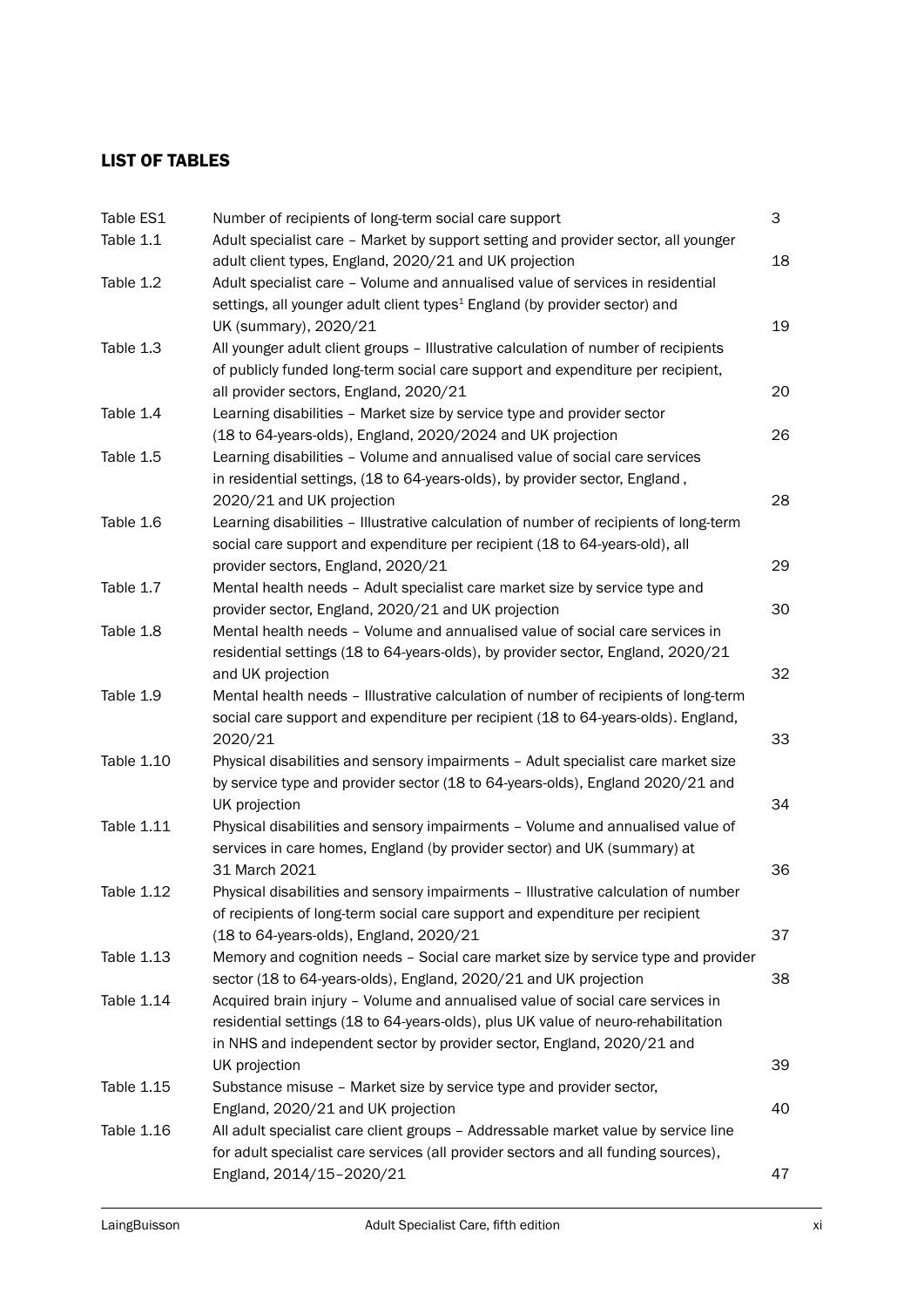| Table 1.17        | All adult specialist care clients - Service users in residential settings (occupied<br>beds), all provider sectors and all funding sources, England, 1990-2021                                                                                                    | 59  |
|-------------------|-------------------------------------------------------------------------------------------------------------------------------------------------------------------------------------------------------------------------------------------------------------------|-----|
| <b>Table 1.18</b> | Learning disabilities - Segmental analysis of addressable market value by service<br>line at current prices for social care of adults (18 to 64-years-old), all provider                                                                                          |     |
|                   | sectors and all funding sources), England, 2014/15-2020/21                                                                                                                                                                                                        | 66  |
| Table 1.19        | Learning disabilities - Service users in residential settings (occupied beds),<br>all provider sectors and all funding sources, England, 1990-2021                                                                                                                | 71  |
| <b>Table 1.20</b> | Mental health needs - Segmental analysis of addressable market value by service<br>line at current prices for social care of adults (18 to 64-year-olds), all provider                                                                                            |     |
|                   | sectors and all funding sources, England, 2014/15-2020/21                                                                                                                                                                                                         | 77  |
| Table 1.21        | Mental health needs - Service users in residential settings (occupied beds),<br>all provider sectors and all funding sources, England, 1990-2021                                                                                                                  | 81  |
| <b>Table 1.22</b> | Physical disabilities and sensory impairments - Segmental analysis of addressable<br>market value by service line at current prices for social care of adults (18 to<br>64-years-old) (all provider sectors and all funding sources), England,<br>2014/15-2020/21 | 84  |
| Table 1.23        | Physical disabilities and sensory impairments - Service users in residential settings                                                                                                                                                                             |     |
|                   | (occupied beds), all provider sectors and all funding sources, England, 1990-2021                                                                                                                                                                                 | 88  |
| Table 1.24        | Key operating statistics (capacity, occupancy and prices) for leading adult specialist<br>care providers: Voyage and CareTech (Adult Services), 2020-2021                                                                                                         | 100 |
| Table 1.25        | Selected unit cost differentials: outsourced versus local authority in-house provision                                                                                                                                                                            |     |
|                   | of social care services, gross of SSMSS council overheads, England, 2020/21                                                                                                                                                                                       | 102 |
| Table 1.26        | Payroll costs as a percentage of revenue, major adult specialist care home groups,<br>accounting periods ending 2020-21                                                                                                                                           | 104 |
| Table 1.27        | Summary of CQC Fundamental Standards overall ratings by provider type for                                                                                                                                                                                         |     |
|                   | adult specialist care homes, primary client type: learning disabilities, mental health                                                                                                                                                                            |     |
|                   | (including eating disorders), physical disabilities, brain injury rehabilitation and                                                                                                                                                                              |     |
|                   | substance misuse, England, snapshot at June 2021                                                                                                                                                                                                                  | 115 |
| Table 1.28        | Adult specialist care home providers - League table, listed in order of share of                                                                                                                                                                                  |     |
|                   | homes rated Good or Outstanding, England, June 2021                                                                                                                                                                                                               | 116 |
| <b>Table 1.29</b> | Projected units of supported housing by client group, England, 2015-2030                                                                                                                                                                                          |     |
|                   | (Base case, in thousand units)                                                                                                                                                                                                                                    | 120 |
| Table 1.30        | Specialist, listed supported housing REITS, key statistics, 2017-2021                                                                                                                                                                                             | 122 |
| Table 2.1         | National Minimum Wage and National Living Wage rates, 1999-2022 and<br>projections to 2024                                                                                                                                                                        | 145 |
| Table 2.2         | Minimum employers stakeholder pension contributions, 2017-2019                                                                                                                                                                                                    | 148 |
| Table 3.1         | Penetration of self-directed care among council funded non-residential service                                                                                                                                                                                    |     |
|                   | users by age and client group, England, 2020/21                                                                                                                                                                                                                   | 157 |
| Table 3.2         | SWOT analysis of the adult specialist care market, from the provider perspective                                                                                                                                                                                  | 161 |
| Table 3.3         | Local authority commissioners' views on supported living and residential care for<br>working age adults with high social care needs                                                                                                                               | 165 |
| Table 4.1         | Adult specialist care - Market shares of leading providers, UK, c.2020/21                                                                                                                                                                                         | 172 |
| Table 4.2         | Market concentration (share controlled by the four largest providers) in different                                                                                                                                                                                |     |
|                   | segments of the UK independent health and social care services sector                                                                                                                                                                                             | 173 |
| Table 4.3         | Adult specialist care - Numbers of service users supported by leading providers                                                                                                                                                                                   |     |
|                   | and revenue per service user, 2020/21                                                                                                                                                                                                                             | 174 |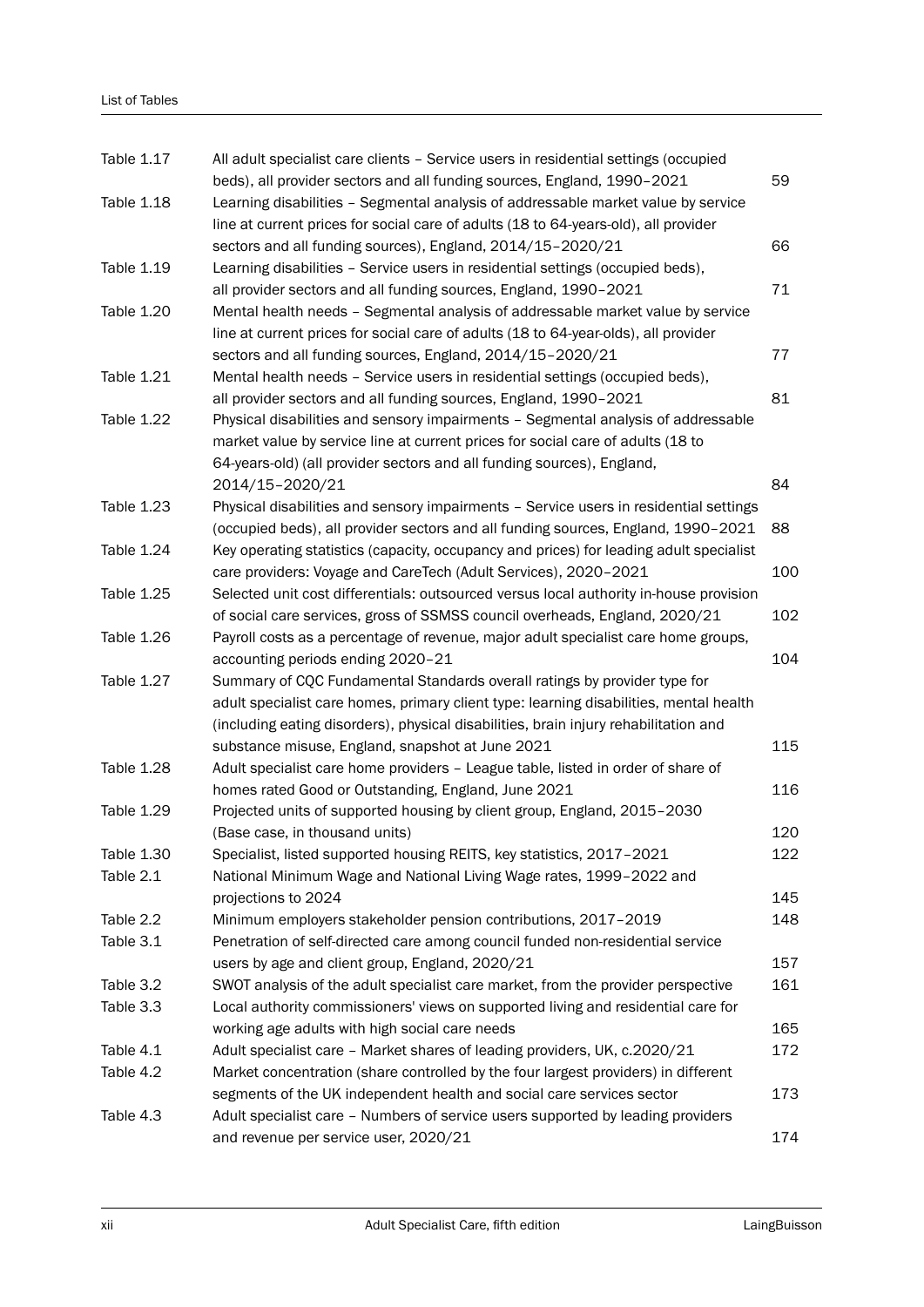| Adult specialist care - League table of leading 20 independent sector (for-profit     |     |
|---------------------------------------------------------------------------------------|-----|
| and not-for-profit) groups by adult specialist bed capacity, all 18 to 64-year-old    |     |
| client types, UK, November 2021                                                       | 175 |
| Learning disabilities - League table of leading 20 independent sector (for-profit     |     |
| and not-for-profit) care home groups by bed capacity, UK, November 2021               | 177 |
| Mental health - League table of leading 20 independent sector (for-profit and         |     |
| not-for-profit) care home groups by bed capacity, UK, November 2021                   | 178 |
| Physical disabilities and sensory impairments - League table of leading 20            |     |
| independent sector (for-profit and not-for-profit) care home groups by bed capacity,  |     |
| UK, November 2021                                                                     | 179 |
| Acquired brain injury - League table of leading 20 independent sector (for-profit     |     |
| and not-for-profit) care home groups by bed capacity, UK, November 2021               | 180 |
| Substance abuse - League table of leading 20 independent sector (for-profit and       |     |
| not-for-profit) care home groups by bed capacity, UK, November 2021                   | 181 |
| Mental health hospital and adult specialist care homes - League table of leading      |     |
| 20 independent sector (for-profit and not-for-profit) providers of bed capacity,      |     |
| UK, November 2021                                                                     | 182 |
| Adult specialist care - Share of capacity in each size band, independent (for-profit  |     |
| and not-for-profit) care homes by client type, UK, 2021                               | 189 |
| Adult specialist care - Purpose-built status of independent (for-profit and           |     |
| not-for-profit) sector care homes, by client type, UK, 2021                           | 192 |
| Private equity holdings of adult specialist care companies, UK, November 2021         | 202 |
| Health and care service transactions since the global credit crisis which are either  |     |
| markers of exit value for the health and care sector in general or for the specialist |     |
| care sector specifically                                                              | 203 |
|                                                                                       |     |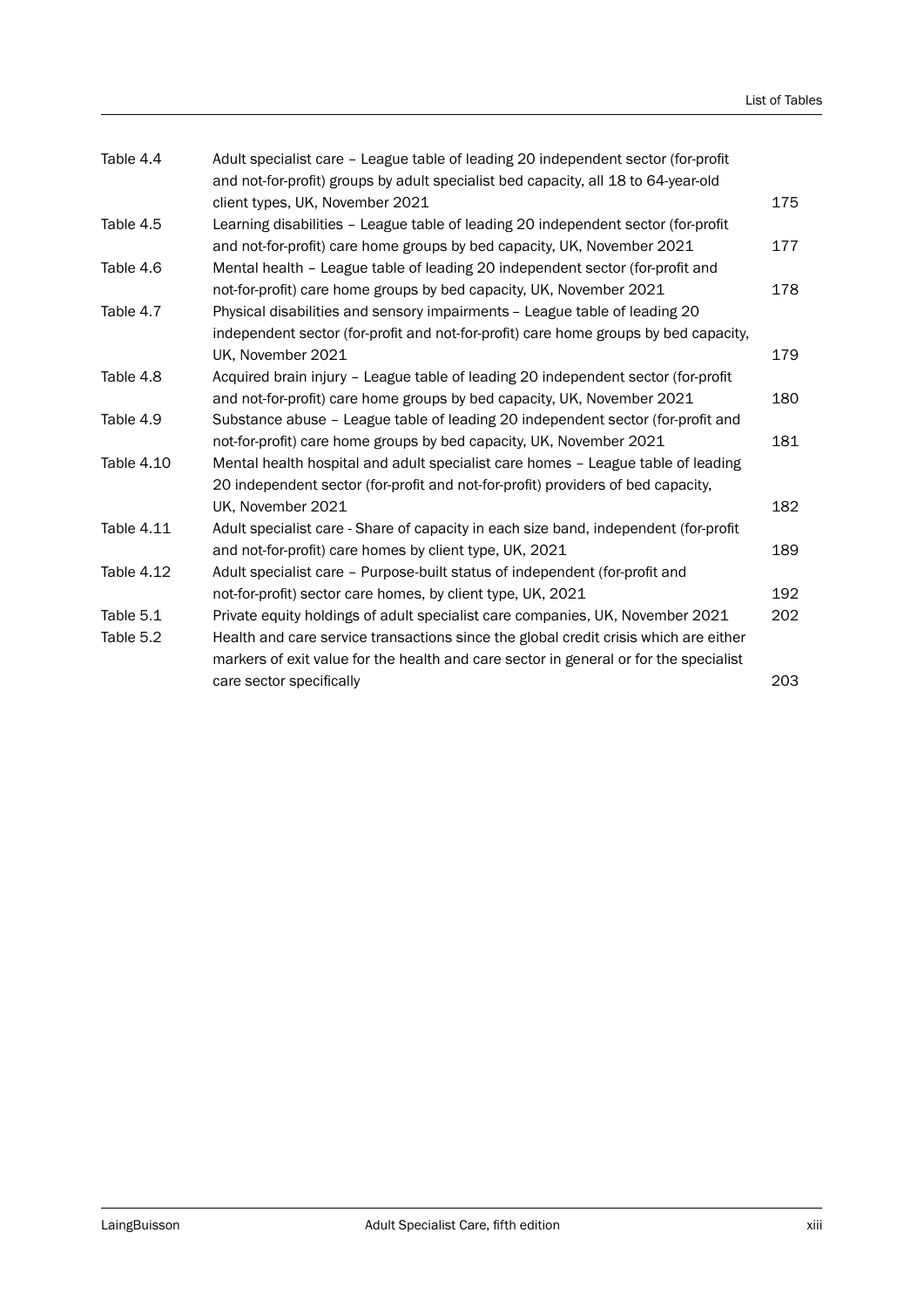

## Delivering the difference in health and social care.

Attenti Consulting is a specialist consultancy delivering bespoke, sustainable solutions to a range of health and social care clients; with a passion to promote best practice across the sector through the facilitation of webinars, commissioning research & white papers and hosting events to encourage shared learning and sector-led improvement.

www.attenti-consulting.co.uk

 $\leftarrow$  +44 (0) 203 857 8550  $\rightarrow$  info@attenti-consulting.co.uk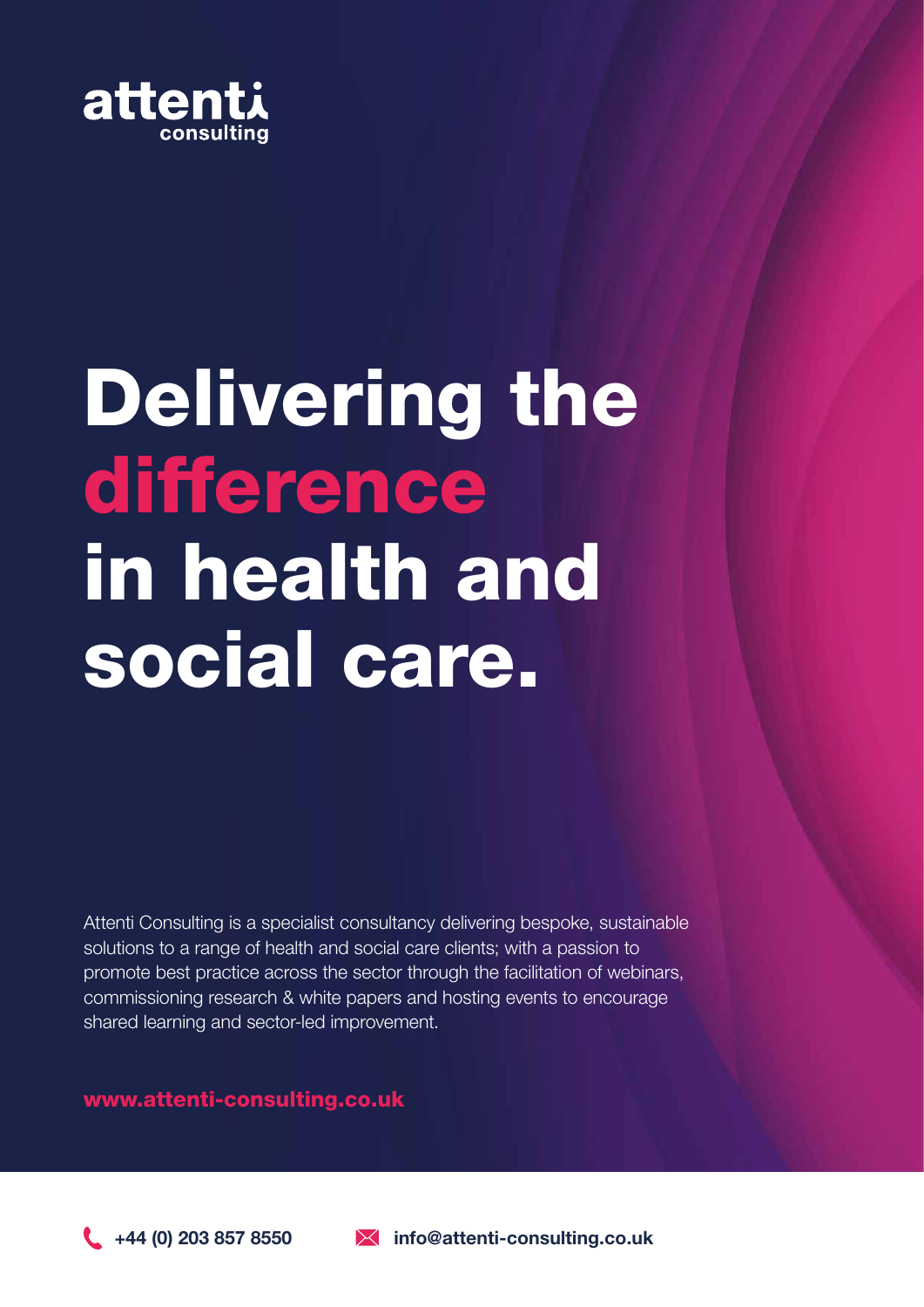## LIST OF FIGURES

| 3                                                                                             |
|-----------------------------------------------------------------------------------------------|
| 4                                                                                             |
| Projected increases in volume of demand for care for adults aged 18 to 64-years-old<br>5      |
| Estimated service users in residential settings (occupied beds) and supported                 |
| 5                                                                                             |
| EBITDAR as % of revenue posted by companies whose principal business is the                   |
| 9                                                                                             |
| Illustration of broad market segments and client groups covered by this report,               |
| 14                                                                                            |
| Adult specialist care - Value of market by client type (18 to 64-years-old), England,<br>21   |
| Adult specialist care - Value of market by support setting, all client groups, England,<br>25 |
| Adult specialist care - Share of spending absorbed by residential settings, by client         |
| 26                                                                                            |
| 27                                                                                            |
| Learning disabilities - Share of councils' adult specialist care spending allocated           |
| 29                                                                                            |
|                                                                                               |
| 31                                                                                            |
| Mental health needs - Share of councils' adult specialist care spending allocated to          |
| 32                                                                                            |
| Physical disabilities and sensory impairments - Value of adult specialist care market         |
| 35                                                                                            |
| Physical disabilities and sensory impairments - Share of adult specialist care                |
|                                                                                               |
| 36                                                                                            |
| 42                                                                                            |
| Adult specialist care - Sources of funding by number of service users, England,               |
| 43                                                                                            |
| All adult specialist care client groups - Gross spending envelope (including local            |
| 46                                                                                            |
|                                                                                               |
| (nominal) prices, by sector of provision (local authority overheads included and              |
| 48                                                                                            |
|                                                                                               |
| 49                                                                                            |
|                                                                                               |
| (occupied beds), all provider sectors and all funding sources, England, 1990-2021<br>50       |
| Estimated service users in residential settings (occupied beds) and supported                 |
| 51                                                                                            |
|                                                                                               |
|                                                                                               |
| 52                                                                                            |
|                                                                                               |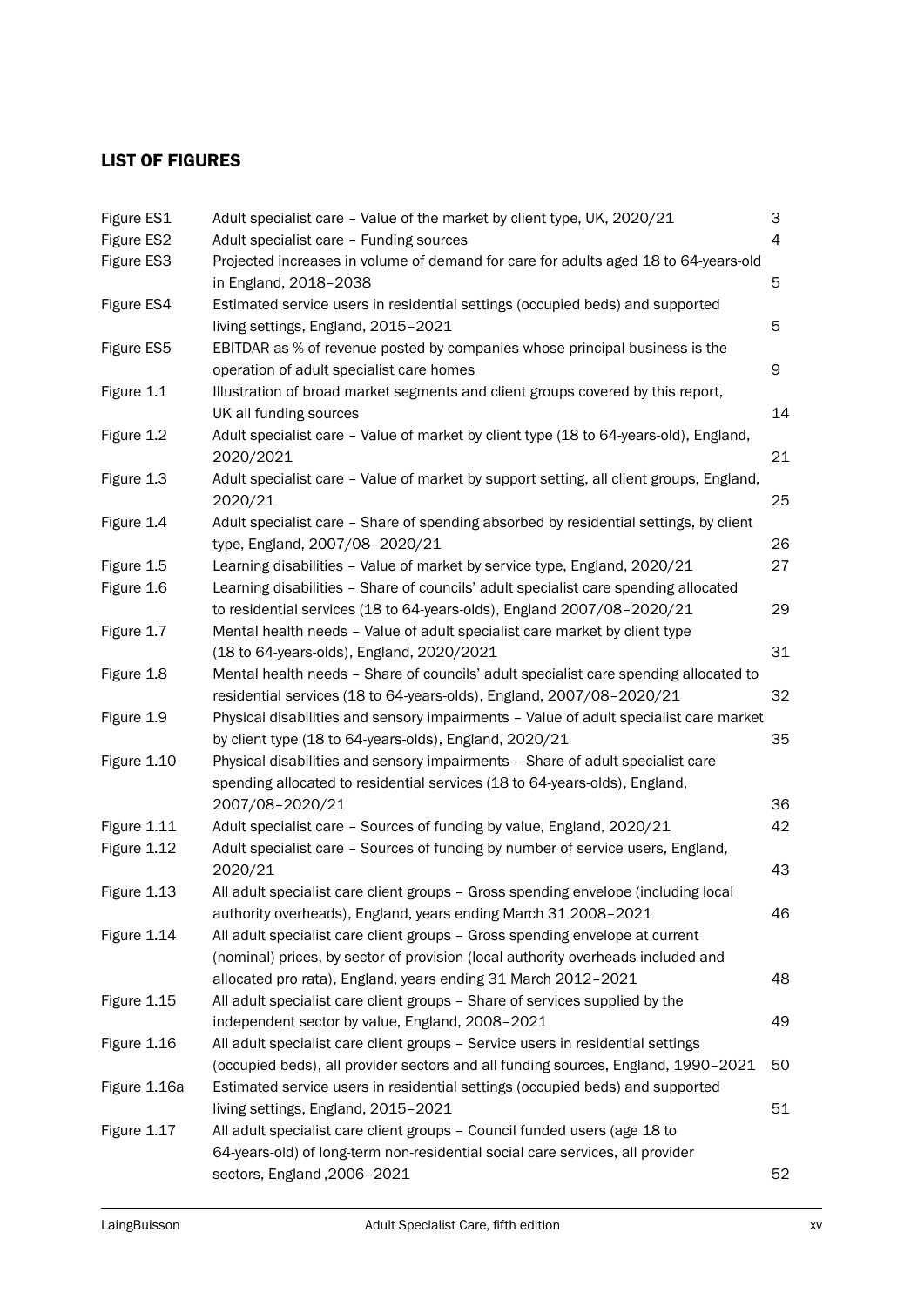| Figure 1.18 | Projected increases in demand for care for adults aged 18 to                        |    |
|-------------|-------------------------------------------------------------------------------------|----|
|             | 64-years-old, in England, 2018-2038                                                 | 55 |
| Figure 1.19 | Adult specialist care homes - Occupancy rates, UK, years ending March               |    |
|             | 2000-2021                                                                           | 60 |
| Figure 1.20 | Adult specialist care homes - Occupancy rates by region, England, 2021              | 61 |
| Figure 1.21 | Learning disabilities - Gross spending envelope for social care services            |    |
|             | (including local authority overheads), England, years ending 31 March               |    |
|             | 2008 to 2021                                                                        | 65 |
| Figure 1.22 | Learning disabilities - Gross spending envelope by sector of provision, England,    |    |
|             | years ending March 31 2008-2021                                                     | 67 |
| Figure 1.23 | Learning disabilities - Share of adult specialist care services outsourced to the   |    |
|             | independent sector by value, England, years ending March 31 2008-2021               | 68 |
| Figure 1.24 | Learning disabilities - Service users (18 to 64-years-old) in residential settings  |    |
|             | (occupied beds), England, 1990-2021                                                 | 69 |
| Figure 1.25 | Learning disabilities - Service users (18 to 64-years-old) of council funded        |    |
|             | non-residential social care, all provider sectors, England, 2006-2021               | 70 |
| Figure 1.26 | Learning disabilities - NHS occupied hospital beds for people with learning         |    |
|             | disabilities, England 2001-2021                                                     | 74 |
| Figure 1.27 | Mental health needs - Gross spending envelope for social care services              |    |
|             | (including local authority overheads), England, years ending March 31 2008-2021     | 76 |
| Figure 1.28 | Mental health needs - Gross spending envelope, by sector of provision, England,     |    |
|             | years ending March 31 2008-2021                                                     | 78 |
| Figure 1.29 | Mental health needs - Share of adult specialist care services outsourced to the     |    |
|             | independent sector by value, England, years ending March 31 2008-2021               | 78 |
| Figure 1.30 | Mental health needs - Service users in residential settings (occupied beds)         |    |
|             | (18 to 64-year-olds), England 1990-2021                                             | 79 |
| Figure 1.31 | Mental health needs - Service users (18 to 64-year-olds) of council funded          |    |
|             | non-residential social care, all provider sectors, England, 2006-2021               | 80 |
| Figure 1.32 | Physical disabilities and sensory impairments - Gross spending envelope for         |    |
|             | social care services (including local authority SSMSS overheads), England, years    |    |
|             | ending March 31 2008-2021                                                           | 83 |
| Figure 1.33 | Physical disabilities and sensory impairments - Gross spending envelope by          |    |
|             | sector of provision (local authority overheads allocated pro rata), England, years  |    |
|             | ending March 31 2008-2021                                                           | 85 |
| Figure 1.34 | Physical disabilities and sensory impairments - Share of adult specialist care      |    |
|             | services outsourced to the independent sector by value, England, 2008-2021          | 86 |
| Figure 1.35 | Physical disabilities and sensory impairments - Service users in residential        |    |
|             | settings (occupied beds) (18 to 64-years-old), England, 1990-2021                   | 86 |
| Figure 1.36 | Physical disabilities and sensory impairments - Service users (18 to 64-years-old)  |    |
|             | of council funded non-residential social care, all provider sectors, England,       |    |
|             | 2006-2021                                                                           | 87 |
| Figure 1.37 | Acquired brain injury - Neuro-rehabilitation in hospitals and care homes by sector  |    |
|             | of supply, UK 2020/21                                                               | 91 |
| Figure 1.38 | Acquired brain injury - Value of independent sector (for-profit and not-for-profit) |    |
|             | provision in care homes, UK, 2008-21                                                | 92 |
| Figure 1.39 | Acquired brain injury - Estimated number of patients/residents in NHS               |    |
|             | rehabilitation units, independent sector hospitals and care homes, England,         |    |
|             | 2011/2021                                                                           | 92 |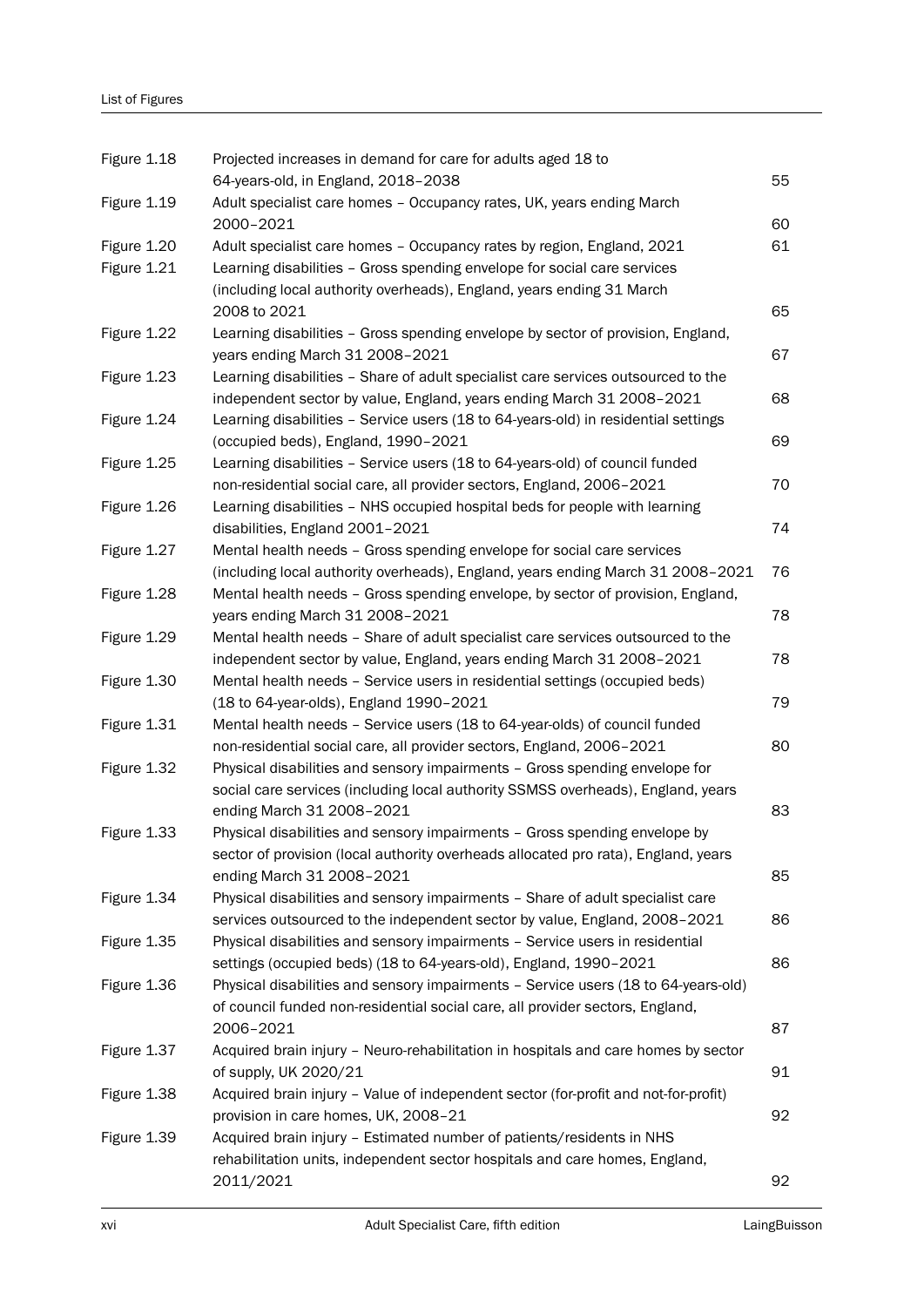| Figure 1.40 | Substance misuse - Percentage of 16 to 59-year-old population in England and                                 |     |
|-------------|--------------------------------------------------------------------------------------------------------------|-----|
|             | Wales who reported using any drug in the last month, years ending March 31                                   |     |
|             | 1997-2019                                                                                                    | 94  |
| Figure 1.41 | Substance misuse - Age-standardised alcohol-related mortality rates per 100,000<br>population, UK, 1994-2020 | 95  |
| Figure 1.42 | Substance misuse - Service expenditure by sector of supply, England, 2020/21,                                |     |
|             | and UK projection                                                                                            | 96  |
| Figure 1.43 | Substance misuse - Expenditure under the ring-fenced Public Health England                                   |     |
|             | budget, England, 2013/14-2019/20                                                                             | 97  |
| Figure 1.44 | Substance misuse - Adults and young people in treatment in Public Health                                     |     |
|             | England funded drug and alcohol misuse programmes, 2006-19                                                   | 98  |
| Figure 1.45 | Average weekly fees paid by English local authorities to independent sector                                  |     |
|             | providers for selected adult specialist care client types                                                    | 100 |
| Figure 1.46 | Distribution of average fees $(E$ per hour) for supported living services purchased                          |     |
|             | by councils from independent sector providers, Great Britain, 2020/21                                        | 102 |
| Figure 1.47 | EBITDAR as % revenue posted by companies whose principal business is the                                     |     |
|             | operation of adult specialist care homes, 2006-2019                                                          | 113 |
| Figure 1.48 | EBITDA as % of revenue posted by providers whose principal business is                                       |     |
|             | supported living services, 2006-2020                                                                         | 114 |
| Figure 1.49 | Relationship between occupancy rates and CQC ratings in adult specialist care                                | 115 |
|             | homes, England, June 2021                                                                                    |     |
| Figure 1.50 | Percentage of adult specialist care homes rated Good or Outstanding by size                                  |     |
|             | of home (number of registered beds), England, all provider sectors, latest<br>CQC ratings at June 2021       | 117 |
| Figure 1.51 | Supported housing stock (younger adults) held by housing associations and                                    |     |
|             | other private registered (non-statutory) providers of social housing, England,                               |     |
|             | 2010-2020                                                                                                    | 119 |
| Figure 2.1  | Adult social care - Change in gross current expenditure by local authorities,                                |     |
|             | in cash and real terms, England, 2006/07-2020/21                                                             | 127 |
| Figure 2.2  | National Living/Minimum Wage rates, 2000-2022 and projections to 2024                                        | 146 |
| Figure 2.3  | Index of hourly paid care home staff pay, UK for-profit homes, years ending                                  |     |
|             | March 2008-2024 (projection), INDEX: October 2008 = 1.00                                                     | 147 |
| Figure 3.1  | Adult specialist care - Illustrative segmentation by degree of defensibility                                 | 153 |
| Figure 3.2  | Demand for alternative accommodation for adult specialist care service users                                 |     |
|             | (aged 18 to 64-years-old) and the role of property investors in creating new                                 |     |
|             | supported accommodation, England, 2020/21                                                                    | 163 |
| Figure 3.3  | Supported living expenditure as a proportion of total social care expenditure                                |     |
|             | on working age adult (18 to 64-years-old) service users, distribution of 149                                 |     |
|             | individual English local authorities, 2020/21                                                                | 166 |
| Figure 4.1  | Adult specialist care - Independent sector (for-profit and not-for-profit) bed                               |     |
|             | capacity in residential settings <sup>1</sup> by broad primary client type (18 to 64-years-old),             |     |
|             | UK, 2021                                                                                                     | 176 |
| Figure 4.2a | Adult specialist care - Consolidation trends, share of independent sector                                    |     |
|             | market value held by the largest providers, UK, 2008-2021                                                    | 185 |
| Figure 4.2b | Adult specialist care - Consolidation trends, share of independent sector                                    |     |
|             | market bed capacity operated by the largest providers, UK, 2008-2021                                         | 185 |
| Figure 4.3  | Adult specialist care - For-profit and not-for-profit shares of independent care                             |     |
|             | home capacity, all client groups (18 to 64-years-old), UK, 1990-2021                                         | 186 |